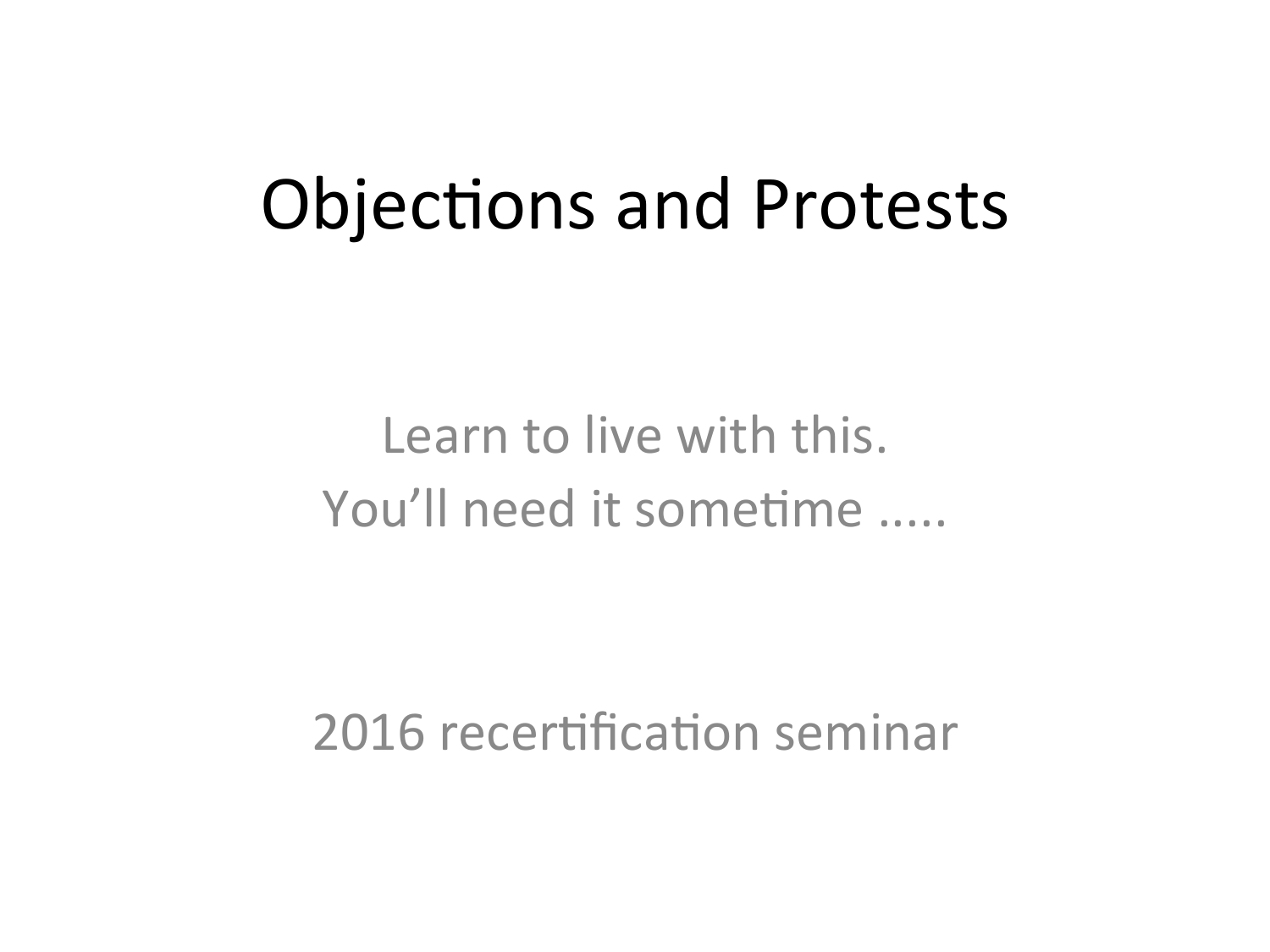### Objections at the Finish line

- A crew raises a hand ...
- The principal Umpire attends, consults and considers the objection ...
	- If the Umpire <u>agrees</u> that the race was not in order, raise the RED flag. Go to the Finish Line Judge (and CU) and explain the decision and explanation.
	- $-$  If the Umpire does not agree with the objection, determine if the crew will raise a protest. If that is their intention, advise the crew of the procedure and again, ask if they will raise a protest. If they reaffirm the protest, raise the RED flag, advise the Finish Judge and CU of the impending protest. If the crew indicates they will not protest, raise the WHITE flag. Get more information. Consult with the secondary Umpire and (perhaps) other officials and WRITE IT DOWN (eg. time, race number, crew names, course information, conflicting crew(s), etc.).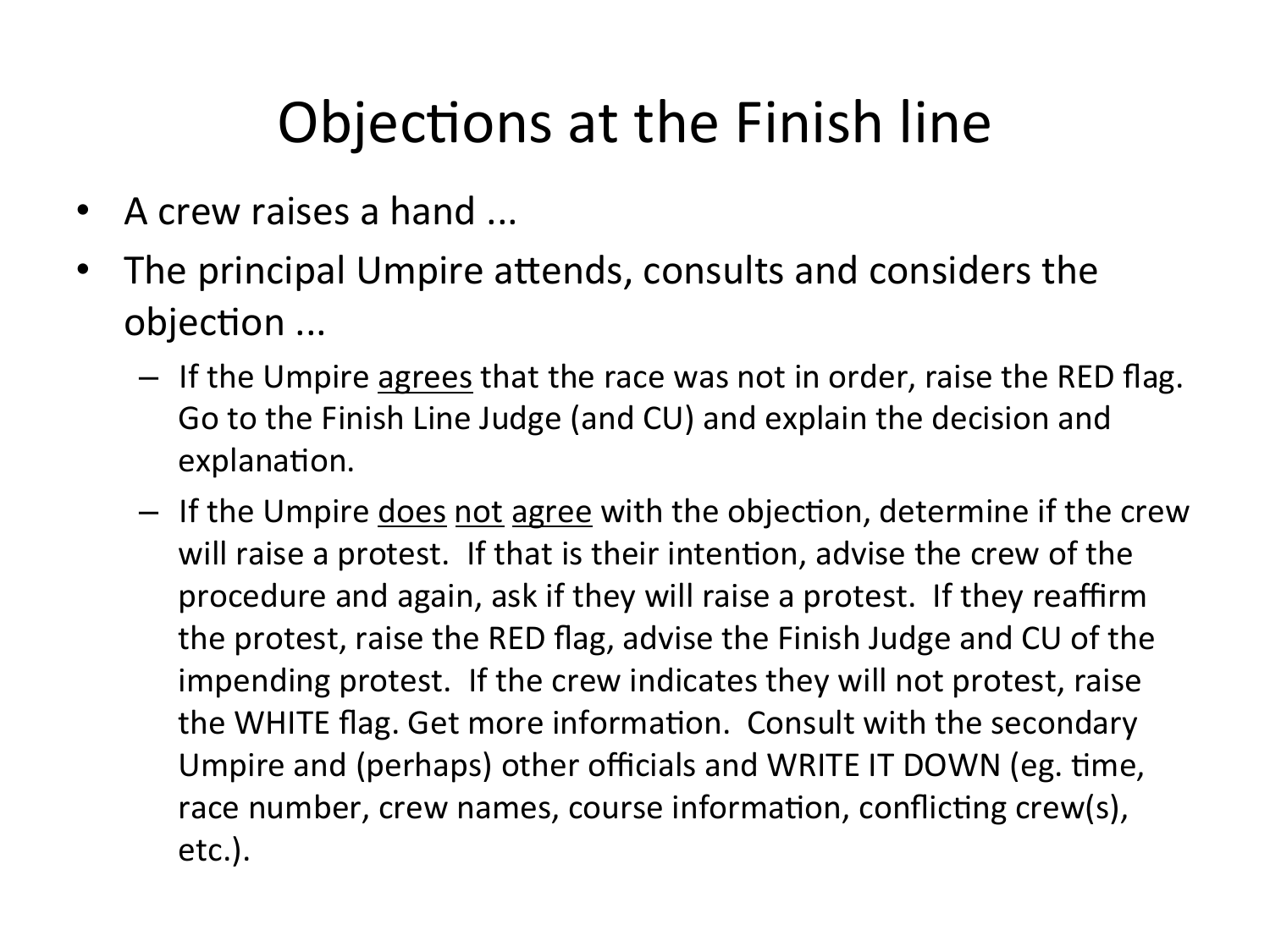### Protests ...

- Protest must be made in writing within one hour of race finish to the CU, and be accompanied by \$100 CAD check or cash.
- Protests may come from ...
	- $-$  the crew that raised an objection on the water;
	- $-$  a crew whose objection was rejected by the principal Umpire;
	- $-$  crews affected by the acceptance of the objection;
	- $-$  a crew disputing the published results.
- The Board of the Jury shall consider if the protest is justified.
- The deposit shall be refunded if the protest is upheld.
- Possible penalties: reprimand, yellow card, exclusion, disqualification, re-row, or dismissal of the protest.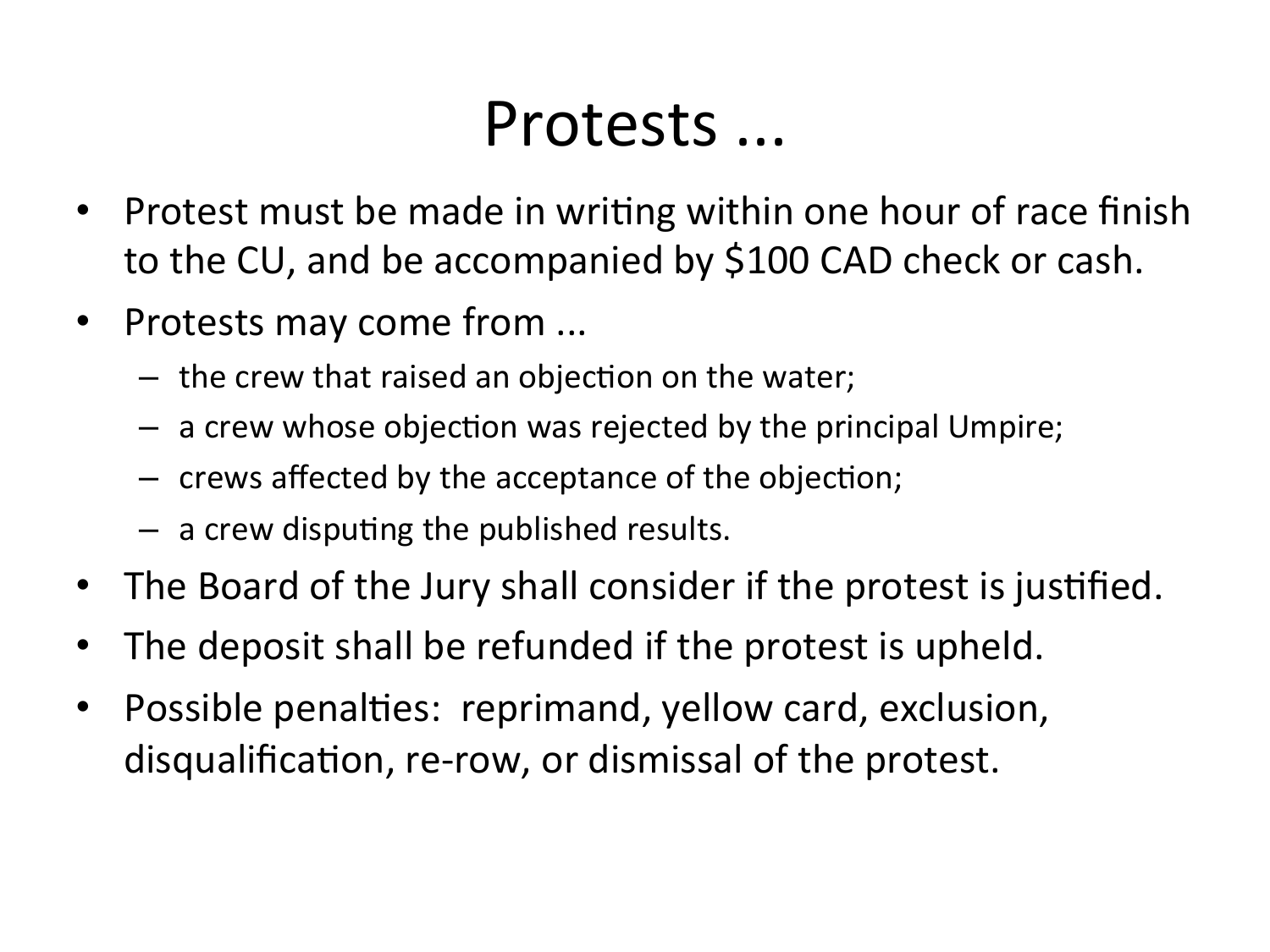# Appeals

- If a crew/team/club decide to appeal, it must be made to the RCA Board of Directors no later than 72 hours after the decision of the Board of the Jury. Check or cash for \$500. Refunded if the appeal is upheld.
- RCA appoint an Appeal Committee of three independent persons to hear the appeal and render a decision.
- The decision of the Appeal Committee is final.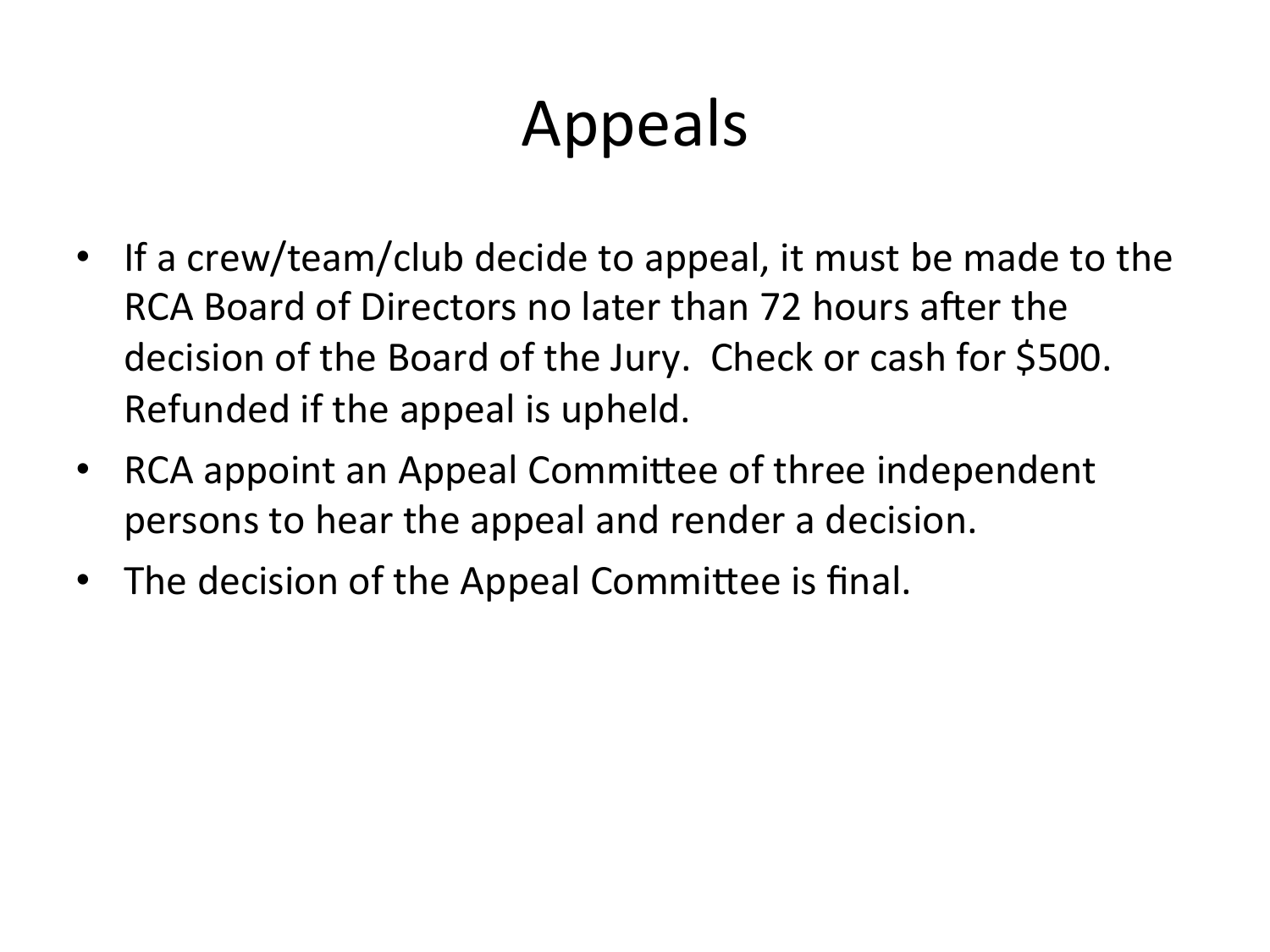#### **10.13 Finish of the Race**

A crew has finished the race when the bow of its boat has crossed the finish line. The race shall be valid even if the crew is incomplete, but not excluding coxswains. A crew of a coxed boat crossing the finish line without its coxswain shall not be placed. A race is over when the last crew has crossed the finish line. (Unless a crew has stopped racing for a specific reason and will not be crossing the finish line). The Umpire and safety boats are not to cross the finish line until all competing boats have crossed unless a rescue is required.

#### The race was in order:

A race is over only when the last crew has crossed the finish line. Even if the principal Umpire is satisfied that the race was in order, the principal Umpire must always check to be sure that no crew is making an objection (under Rule 10.14) before indicating to a Judge at the Finish, by raising his or her white flag, that the race was in order. Before leaving the finish area, he/she shall make sure that a Judge at the Finish has acknowledged this signal.

#### The race was not in order:

If the principal Umpire deems the race unfair, the principal Umpire of the race shall raise the red flag. If an objection has been raised "by a crew(s)", the Umpire shall speak to the affected crew(s) in order to understand the reasons for the objection. The principal Umpire shall then inform the crews and the Judges at the Finish of the outcome of the objection. The Judges at the Finish, in such cases, must not announce the "official" result of the race.

#### For Adaptive events (for visually impaired):

When raising the white flag the principal umpire will add the words "White Flag". When raising the red flag the principal umpire will add the words "Red Flag".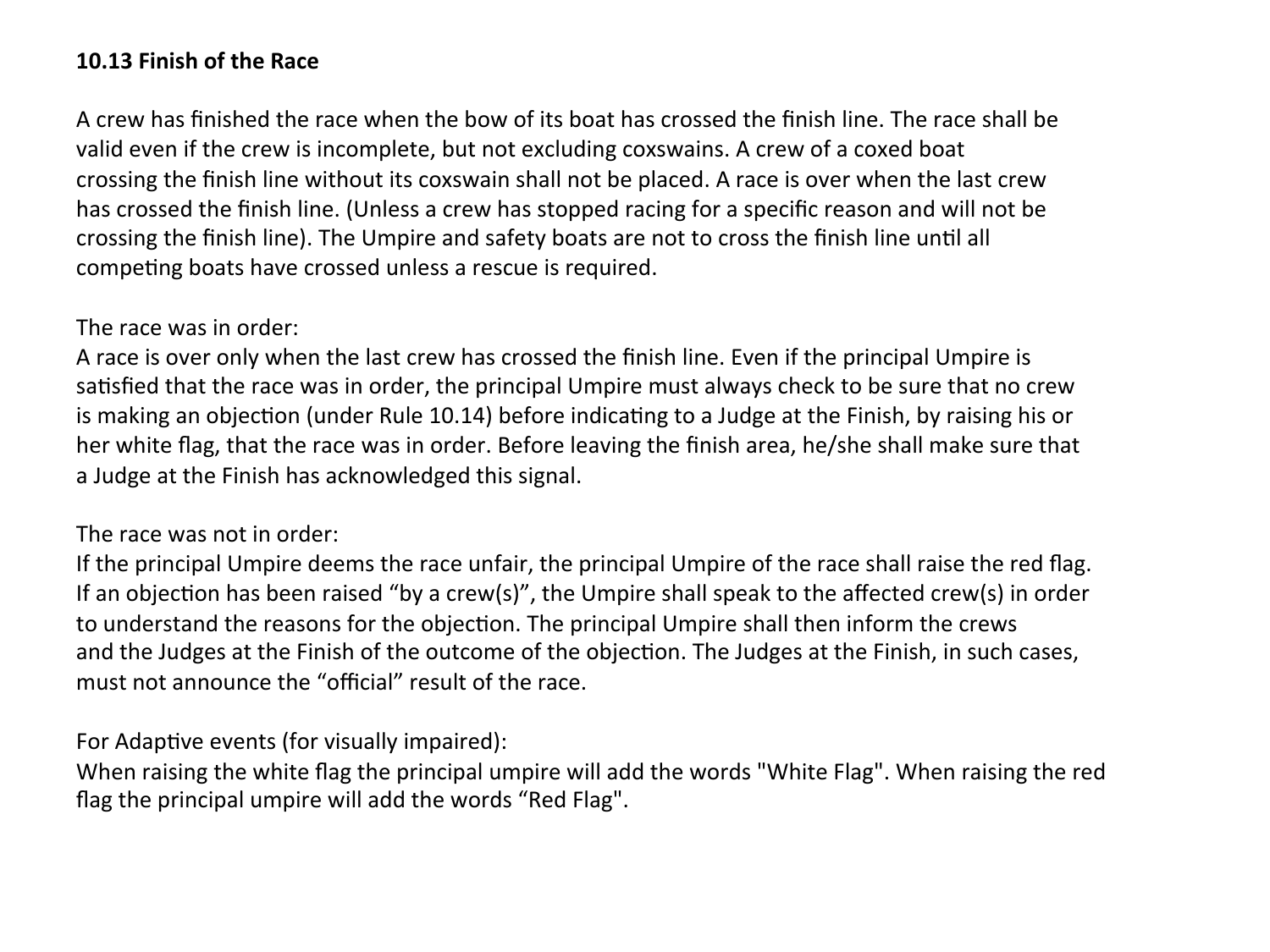#### **10.14 Objections at the finish**

If a crew considers that the race was not in order, a member of the crew must raise his or her arm to indicate that it is making an objection. In this case the principal Umpire shall not raise any flag but he/she shall consult with the objecting crew and consider its objection.

The principal Umpire may then decide upon one of a number of alternative actions:

1. To acknowledge the crew's objection and raise a red flag to signify that he/she has decided that the race was not in order. In this case the principal Umpire must go to the Judges at the Finish to give them his/her decision and any necessary explanations.

2. If the umpire disagrees with the crew's objection, the principal Umpire shall, prior to raising the flag, ascertain if the objecting crew intends to protest the decision. If the crew indicates that it will, the principal Umpire advises the crew of the protest protocol (time limit, written and fee), and then determines if the crew still intends to protest. If the crew reaffirms its intent, the principal Umpire will raise the red flag and notify the Chief Judge of the Finish and the Chief Umpire of an impending protest. If the crew indicates that it will not protest, the principal Umpire raises the white flag.

3. Seek further information regarding the objection. In this case the principal Umpire will raise a red flag and then take any necessary steps to resolve the issues relating to the objection (e.g. consult with other officials, consult with other persons, consult with the Chief Umpire, etc.). In such cases when the principal Umpire has raised the red flag, the Judges at the Finish must not announce the official result of the race until a final decision is made.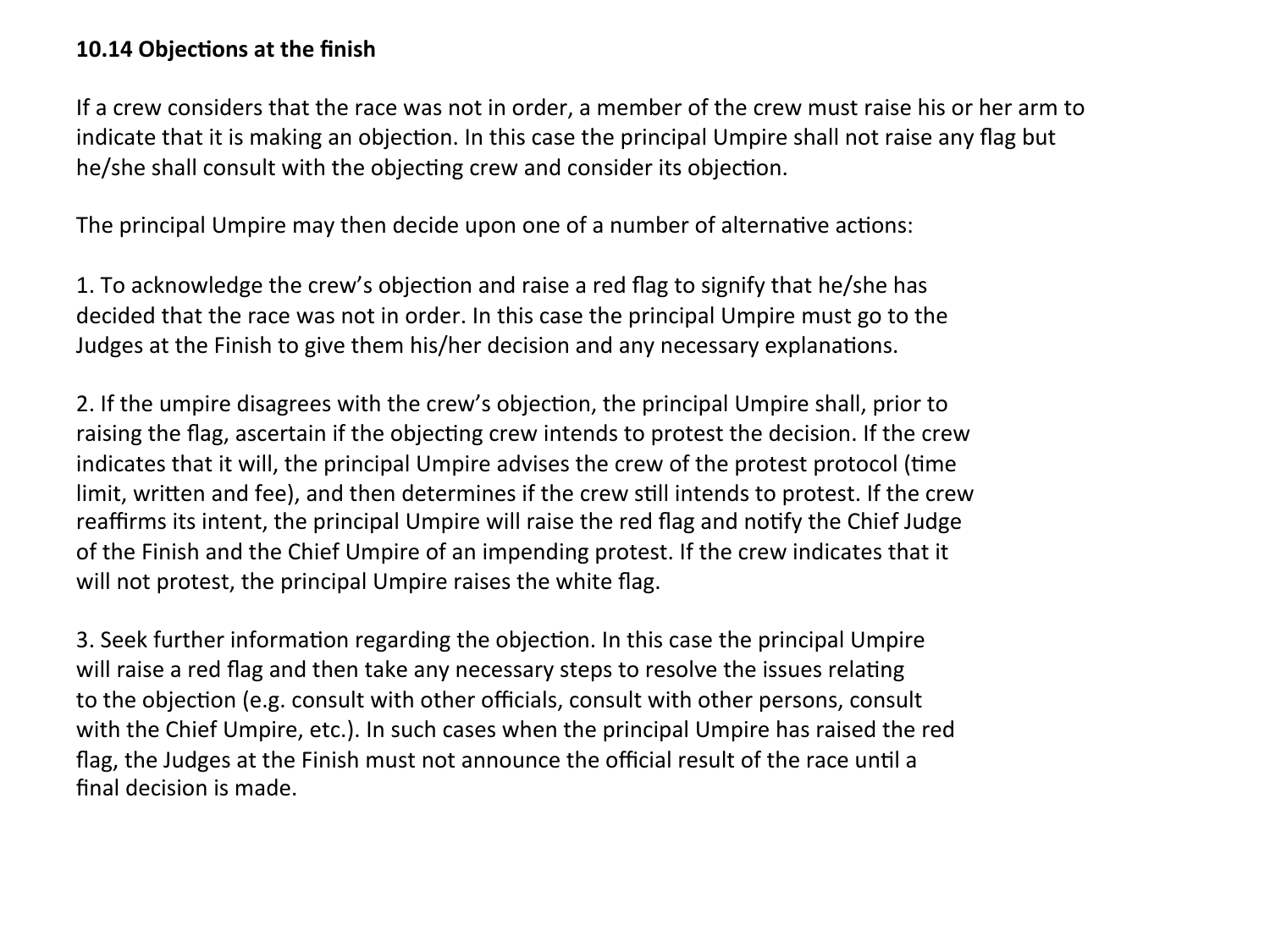#### **PROTESTS, OUTCOME OF PROTESTS, APPEALS 10.16 Protests**

A protest must be made in writing to the Chief Umpire not later than one hour after the Umpire has communicated his/her ruling regarding the objection or, in the case of disputing the published results, one hour after the results have been published.

The following may lodge a protest:

- 1. A crew that has raised an objection at the end of the race (on the water)
- 2. A crew whose objection has been rejected
- 3. Crews affected by the acceptance of the objection

4. Crews disputing the published results. The protest shall be accompanied by deposit of \$100.00 Canadian. Deposits can be received by cash, certified cheque, bank draft, money order or credit card where available. The deposit shall be refunded if the protest or appeal is allowed. The Board of the Jury shall decide if the protest was justified. It will make its decision before the next round of races in the event concerned, and, in any case, no later than two hours after the last race of the day. As a general rule, in the case of a protest concerning the final of an event, the victory ceremony of that event will be postponed until after the Board of the Jury has made its decision.

#### **10.17 The Outcome of the Protest**

The Board of the Jury shall decide on the protest and on the penalties resulting from its decision including: 

- 1. Reprimand
- 2. Yellow Card
- 3. Exclusion
- 4. Disqualification
- 5. Re-row
- 6. Dismissal of the protest

After application of the appropriate measure, if any, the Board of the Jury shall take any other appropriate measure to restore the chances of a crew that has suffered a disadvantage.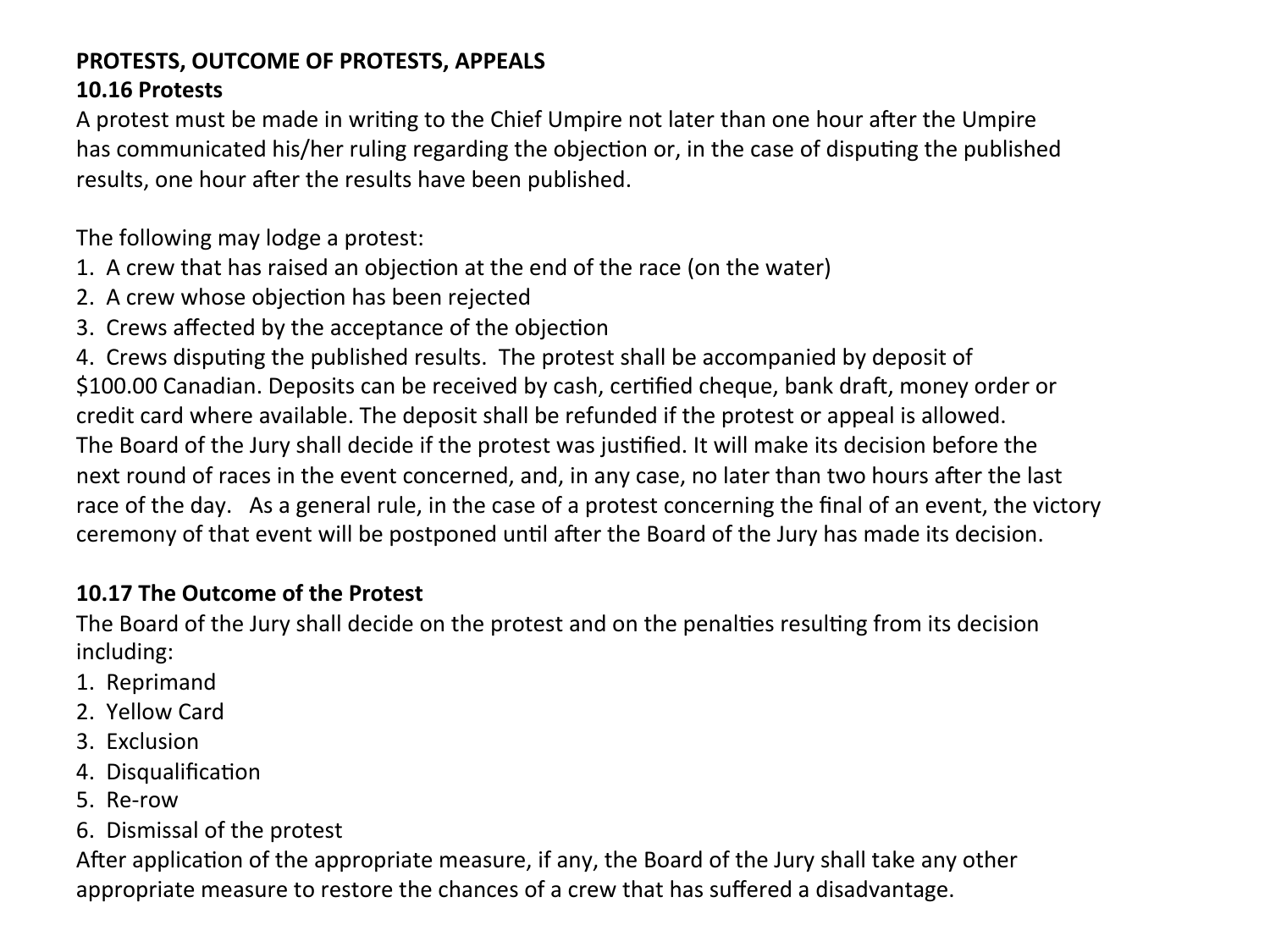#### **10.18 Penalties**

The Jury shall impose appropriate penalties in any case of breach of the rules. The penalties available to the Jury are:

#### 1. **Reprimand**

A member of the Jury may reprimand a rower, a crew or a coach, when something minor to the rule of racing has occurred. It is up to the member of the Jury to decide, depending on the situation and circumstances (e.g., in the very first race of a regatta, a crew goes out or comes back to/from the wrong dock, or does not have a proper uniform or uniform colour of blades), if a crew receives a reprimand, and to decide if corrective action needs to be taken promptly. A reprimand could also be for coaching. Depending on the situation, a coach may receive a reprimand and be told to not do it again. Or, a reprimand could be for, but not limited to, disorderly conduct or unfair play. 2. **Yellow Card**

A Yellow Card (warning) is given to a rower or crew by any member of the Jury when a rule infraction has occurred. The rower or the crew or the coach will be informed of the nature of the infraction and then be assessed verbally a "Yellow Card".

A Yellow Card is communicated to the crew by: "name of crew, offense, yellow card".

A Yellow Card assessed to a rower or to a crew after the end of a race will apply to the next round in which the rower or the crew competes. For example, a traffic pattern violation, after the end of the race, carries over to their next race. A crew receiving two yellow cards that apply to the same race will be automatically excluded from the race as per Rule10.18.3.

A Yellow Card may be issued to a coach by any member of the Jury for a rules infraction. A Yellow Card is valid for the duration of the regatta at which it is issued. A second yellow card will result in immediate removal of the coach from the Field of Play.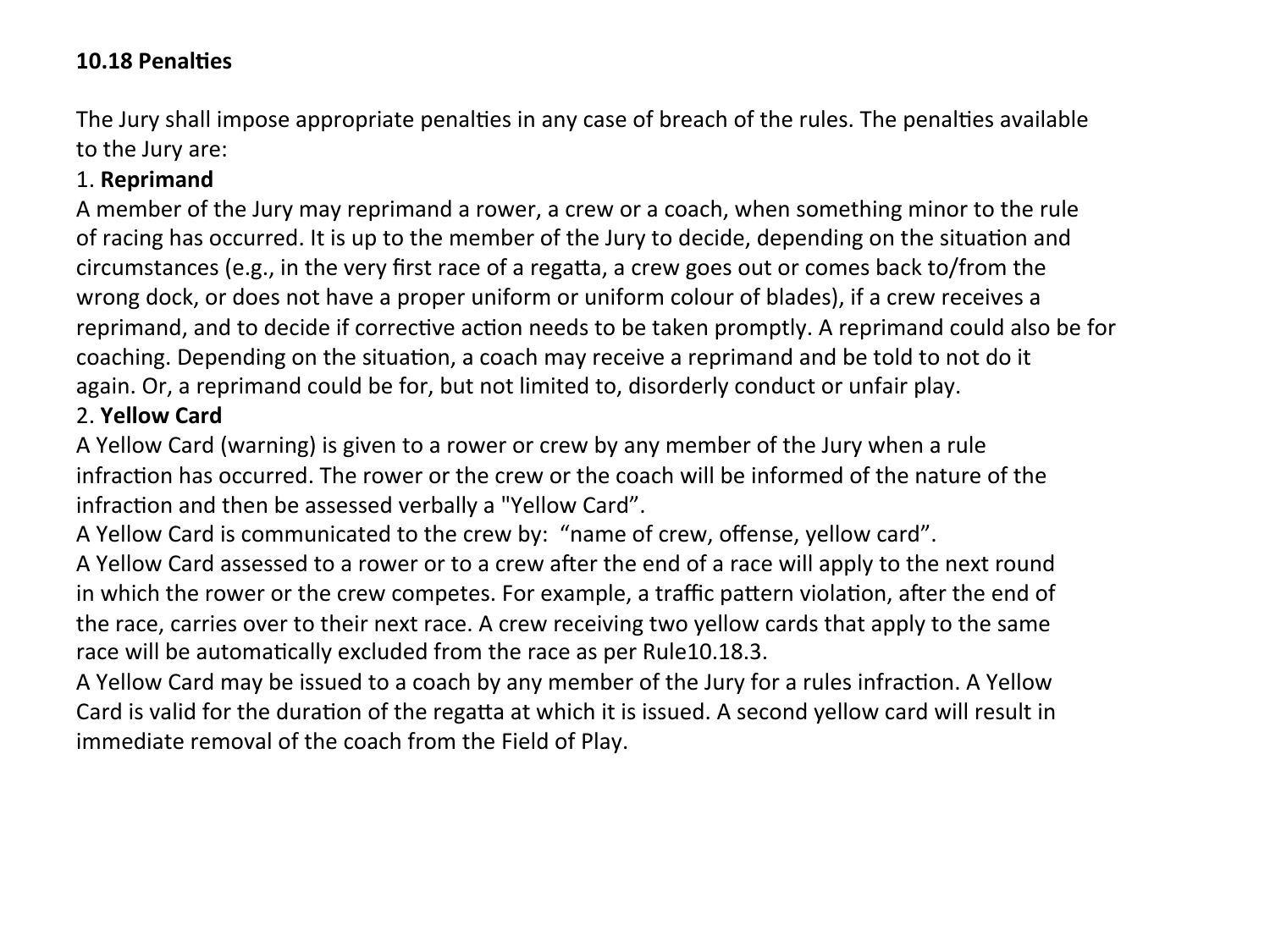3. **Exclusion** – From all the rounds of the event in question.

Causes for exclusion by a member of the Jury include, but are not limited to, an infraction of the Rules of Racing e.g., interference with another crew, refusing a re-row or exhibiting disorderly conduct or unfair play. An excluded crew may not participate further in that event. An excluded crew or rower is not ranked and all the crews finishing after it gain a rank. Crews that do not conform to the requirements of the RCA Rules of Racing for the events they enter e.g., age, weight, etc. will be excluded from those events.

4. Disqualification - From all events in the regatta.

Causes of disqualification include, but are not limited to, serious or repeated infractions of the Rules of Racing or serious safety violations, intentional cheating, cases of severe disorderly conduct or unfair play, doping violations, etc. Disqualified athletes, crews, coaches or clubs may not participate in any event at the regatta after the disqualification is announced. The Chief Umpire or the Board of the Jury may at their discretion, retroactively exclude results of athletes, crews or clubs that received a disqualification. The penalized crews are not ranked and all the crews finishing after them gain a rank.